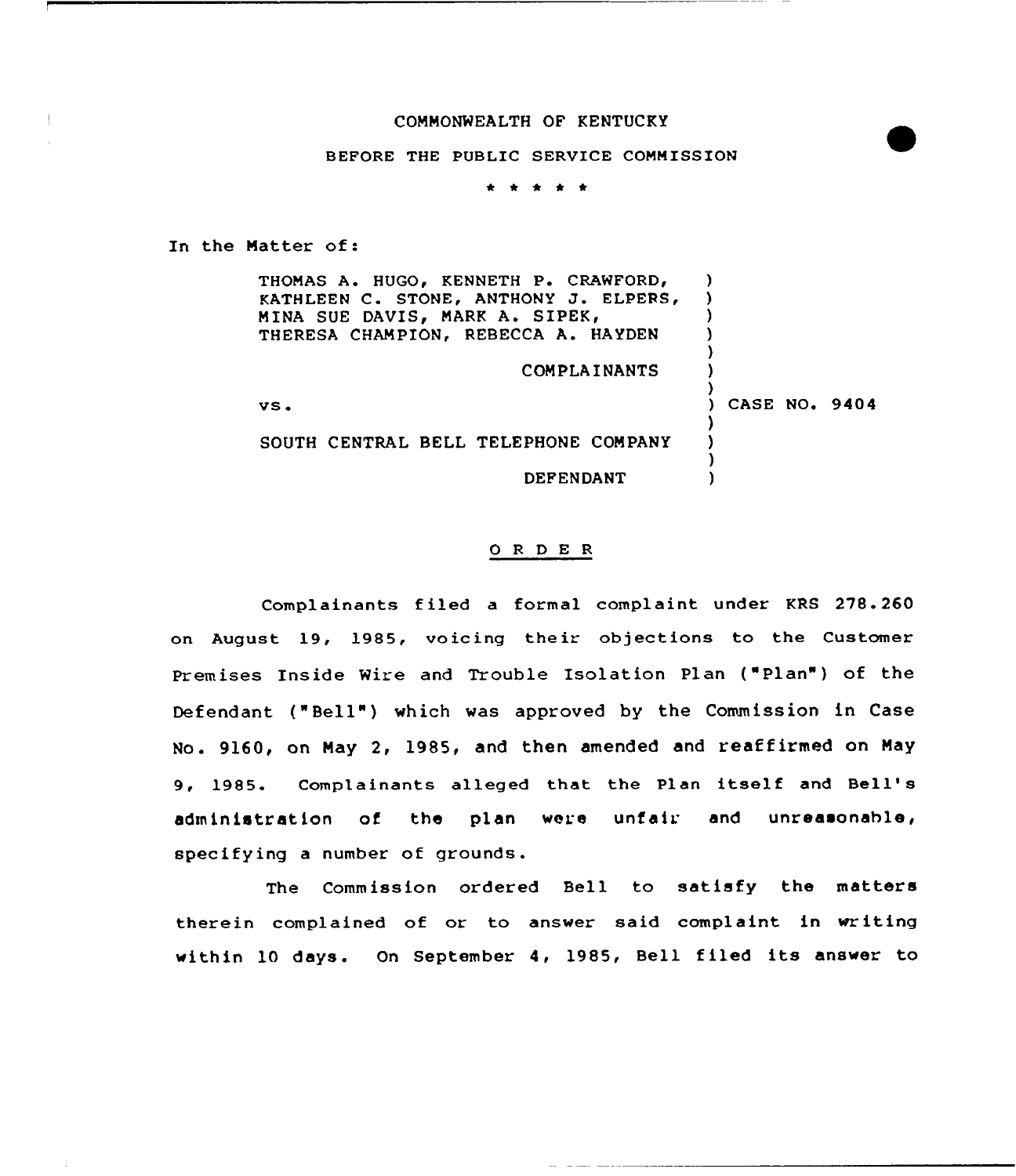the complaint. By motion dated September 13, 19S5, Complainants requested that the Commission set the complaint for formal hearing. Bell responded to the motion on September 23, 1985, alleging that there were no grounds to justify a hear inq.

Complainants assert that Bell's notice in Case No. 9160 was inadequate, in that it did not fully describe the features of the plan sufficiently for Bell customers who might oppose such a plan, that Bell has not complied with the Commission's Order in instituting the plan because the charge for the plan was "buried" in the other charges on customers' bills, that Bell charged for a per iod not author ized by the Commission Order, that the descriptive material mailed with the bills did not make clear that the service was optional, and that the plan itself violates state and federal laws against unfair business practices. Bell's Answer and Response discussed the complaint in detail.

The Commission finds that the complaint should be dismissed for the following reasons:

(1) Questions concerning the adequacy of the notice in Case No. 9160 were resolved in that proceeding and not appealed from. They are res judicata, and may not be relitigated now.

(2) The record discloses that Bell's customers were clearly advised that the plan was an integral part of the upcoming rate case. Further, when customers received their first bills after the plan was approved, bill inserts, in accordance with the Amended Order, fully explained the nature of the plan and the options available to the customers. Allegations that Bell "buried" the plan charge in customers' bills, that the plan was

 $-2-$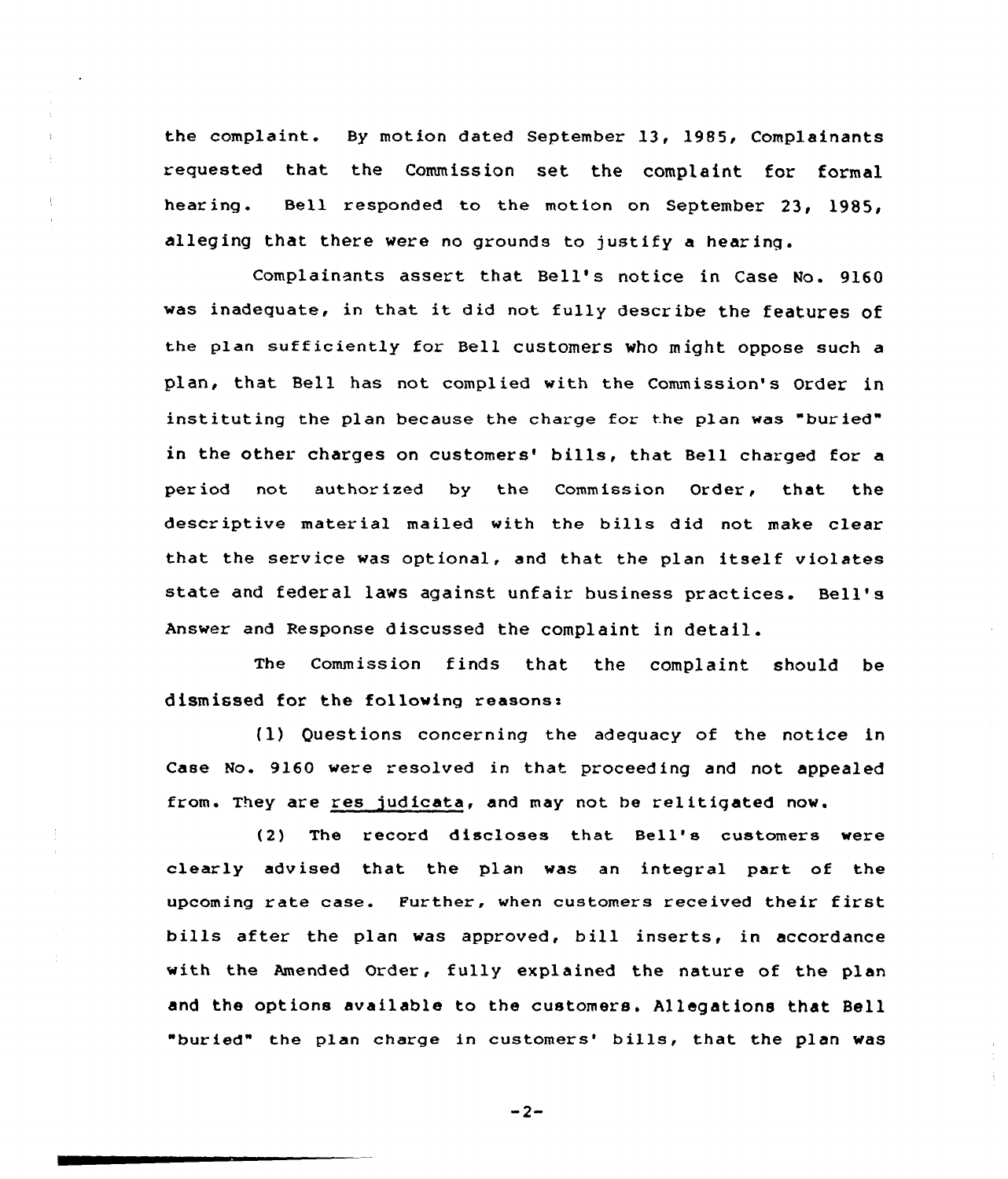instituted on the wrong date, and that the insert provided by Bell did not make it clear that the service was optional are frivolous and readily resolved by reference to the Commission's Order and the documents complained of. No additional evidentiary mater ial is considered necessary by the Commission to find these allegations insubstantial.

(3) Complainants' allegations that the plan violates KRS 367.l70 and 367.575, as unfair trade practices are not within the regulatory jur isd ict ion of the Commission, and must be addressed to the courts. In approving the plan as <sup>a</sup> fair, just and reasonable component of Bell's revenue and rate structure, the Commission has determined that this plan does not violate state law. The Commission remains of this opinion.

ł

(4) The allegation of violation of postal service regulations does not come within the regulatory jurisdiction of this Comm iss ion.

(5) It appears that Complainants have overlooked the essential feature of Bell's plan: the disaggregation of wiring maintenance charges from the basic service charge, which all customers were formerly paying, allows the charges to be borne only by those who want such service. If the former arrangement had continued, it would have been necessary for basic rates to have been greater, to cover the increments of cost attributable to wiring maintenance for all.

Under the present arrangement customers now have the option of paying the monthly charge for Bell to provide inside wiring maintenance, or contracting with Bell or any other party

-3-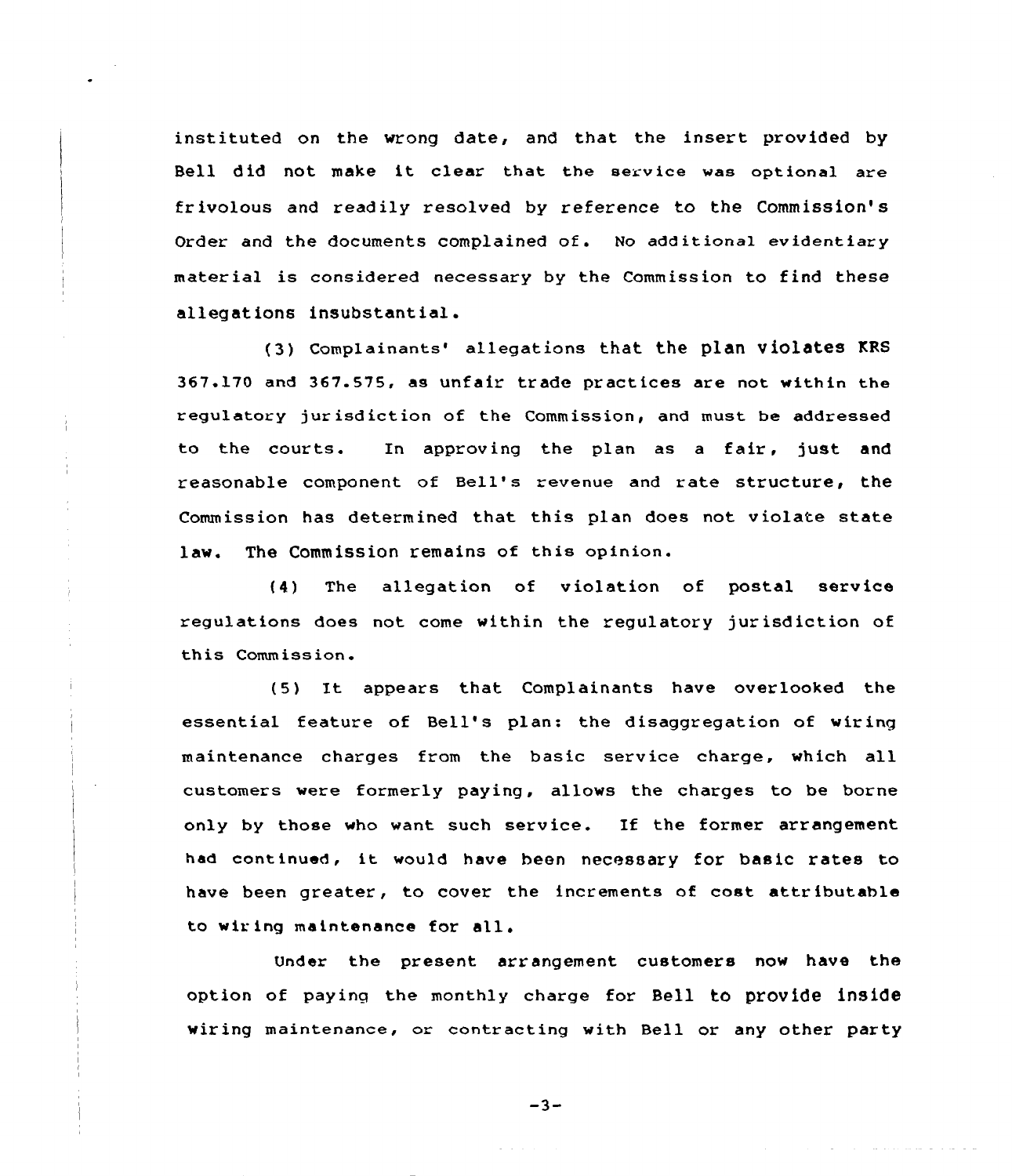to provide such service when necessary. This choice, of using Bell or someone else when maintenance is required, would not have been available if these revenues associated with inside wiring maintenance had been included in the basic rates.

The revenues anticipated to be generated by the plan on and after the effective date of the order were included in the overall revenue requirement of Bell, and determined to be necessary for fair, just and reasonable rates in Case No. 9160. Therefore, Complainants' objection of excessive profits is without substance.

THEREFORE, the Commission, having considered this matter, and being advised, ORDERS that this Complaint be dismissed.

Done at Frankfort, Kentucky, this 21st day of January, 1986.

PUBLIC SERVICE COMMISSION

Chairman

Vice Chairman

omhissione

ATTEST:

**Secretary**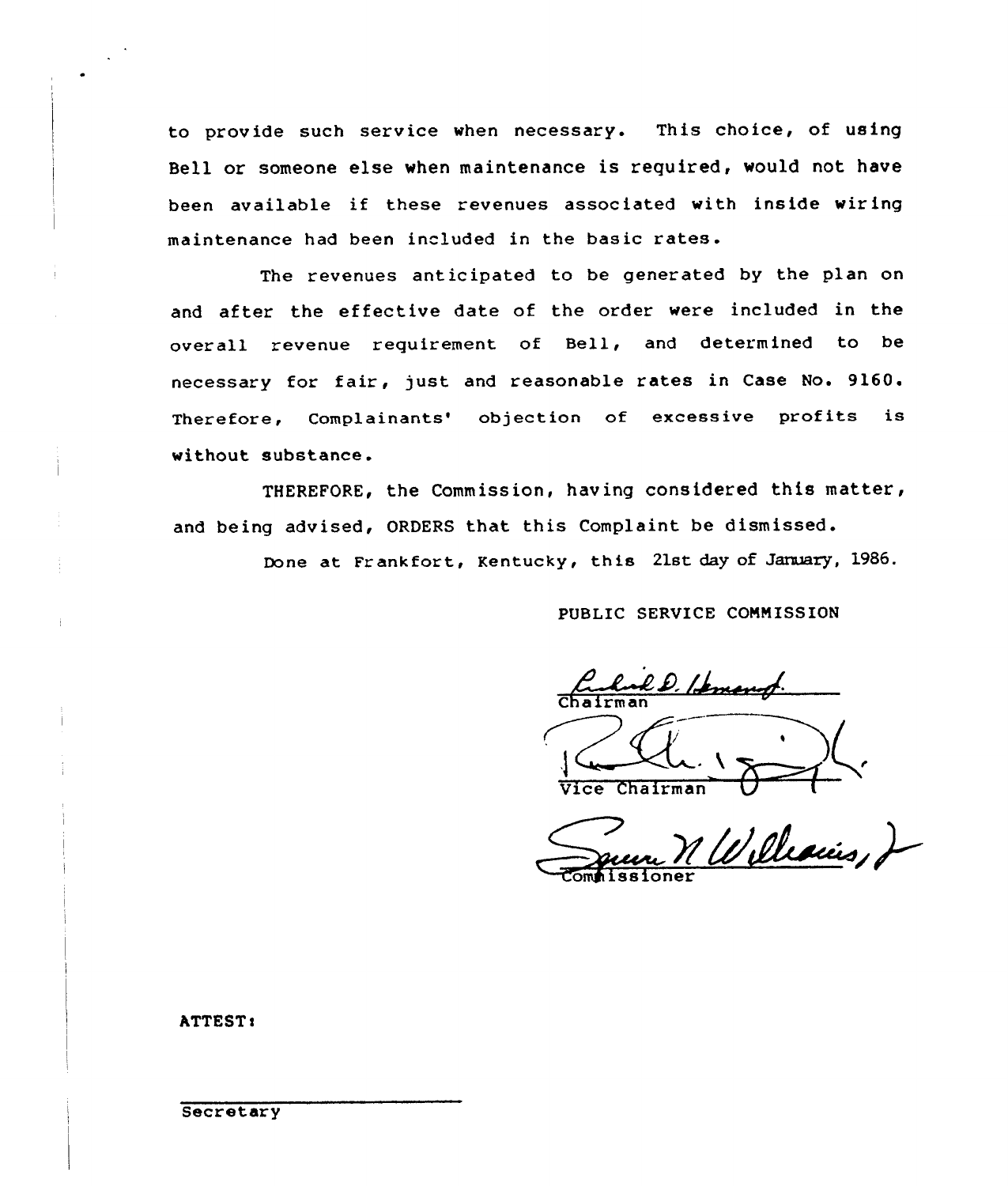## COMMONWEALTH OF KENTUCKY

BEFORE THE PUBLIC SERVICE COMMISSION

\* 0 \* 0

In the Natter of:

PROPOSED AMENDMENTS TO REGULATION 807 KAR 5:002 ) ADMINISTRATIVE<br>
) CASE NO. 300 CASE NO. 300

# O R D E R

On December 23, 1985, the Commission held a public hearing on proposed revisions to its ovn regulations, 807 KAR 5:002. No public comments vere entered into the record. The Legislative Research Commission's Regulation Review Committee approved the revised regulations on January 3, 1986 and they are nov effective. The Commission HEREBY ORDERS this case closed.

Done at Frankfort, Kentucky, this 22nd day of January, 1986.

PUBLIC SERVICE COMMISSION

Vice Chairman

re William

ATTEST:

**Secretary**